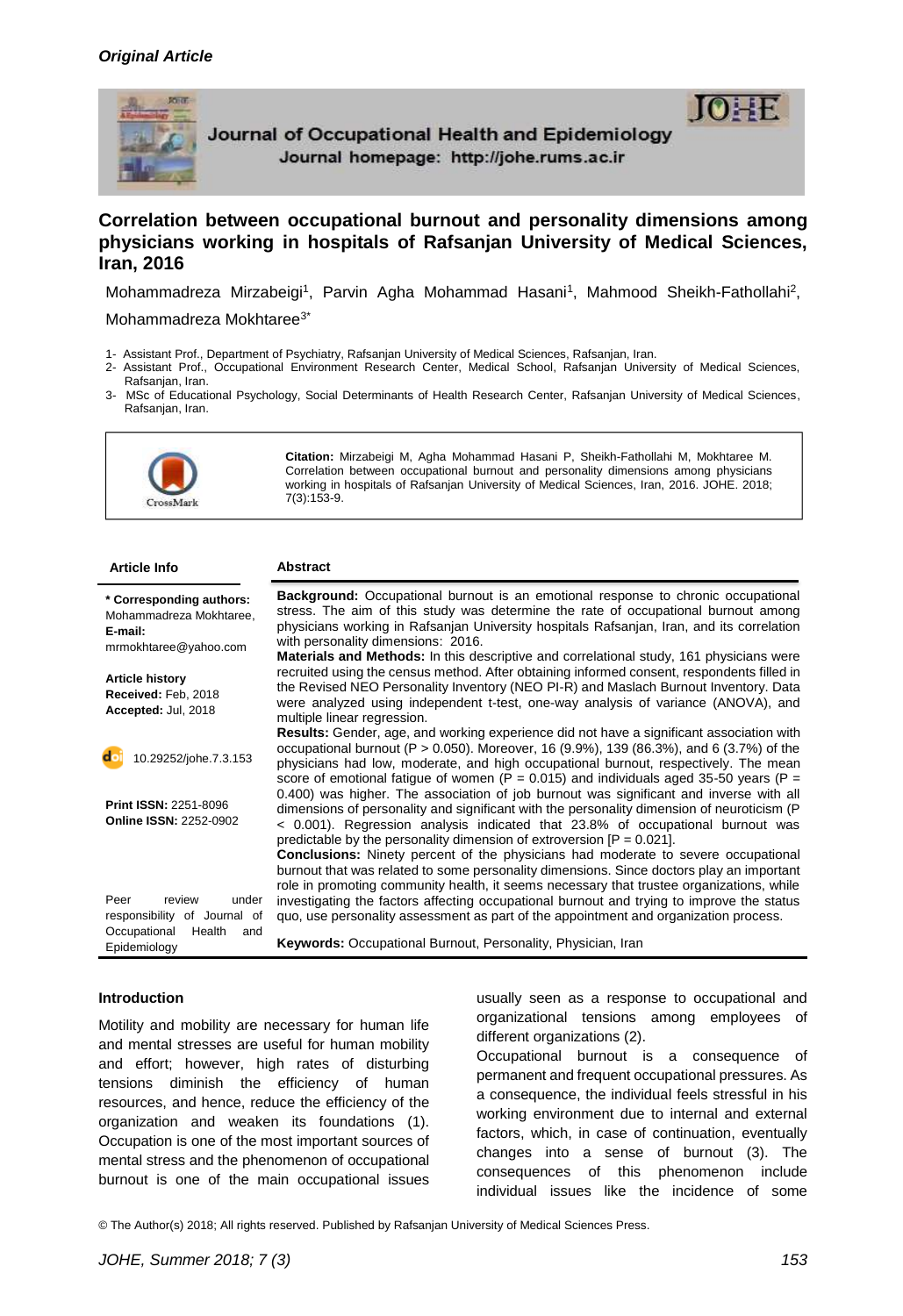psychological disorders such as anxiety and depression (4), loss of organizational happiness (5), reduction of organizational commitment and job satisfaction, tendency to quit, and occupational stagnation (6), reduction of employee participation (7), organizational silence (8), deviant behavior (9), reduction of occupational creativity (10), and distance of the organization from its objectives and reduction of productivity (11).

Maslach considered occupational burnout as a psychological symptom that was a combination of emotional burnout, depersonalization, and lack of individual success (12). This multifactor phenomenon is influenced by various individual and environmental factors. Saatchi considered individual factors as the most important and most specific cause of occupational burnout, as he believed that the individuals themselves cause their own burnout because of ineffective performance (13). Personality is the most important individual factor which plays an important role in the occupational performance of individuals, because it specifies their motivation and attitude towards the job and the way in which the individuals respond to job requirements (14, 15). According to Cervone and Pervin, personality is a pattern of thinking, feeling, and behavior based on individual characteristics in conjunction with the hidden or apparent psychological mechanisms behind these patterns (16); therefore, the personality of each individual can explain the level of his/her occupational burnout. The high amount of workload resulting from the type of occupation gradually diminishes individuals' physical and mental capabilities and job satisfaction and may discourage them from engaging in their profession. All of these factors may result in occupational burnout. Some of these stresses are inevitable and professional requirements (17, 18).

The results of previous studies indicate that occupations which impact the health of individuals are considered as stressful occupations. This stress is higher among doctors due to sensitivity in decision making, long working hours, and judicial complaints (19). In health care organizations, occupational burnout is important because of the direct relationship with community health. Since such a study has not been conducted in the community of physicians working in Rafsanjan University of Medical Sciences, Rafsanjan, Iran, until today, and an estimate of occupational burnout is not available in this society in Rafsanjan, this study was performed with the aim to assess occupational burnout among physicians occupied in Rafsanjan University of Medical Sciences in 2016 and its association with personality dimensions.

## **Materials and Methods**

The statistical population of this descriptivecorrelational study included all doctors (specialist, and general doctors) employed in hospitals affiliated to Rafsanjan University of Medical Sciences in 2016  $(n = 161)$  all of whom were included in the study (100% response rate).

The study inclusion criteria were employment at the time of conducting the study and work experience of more than 6 months. In addition, the exclusion criteria included a history of mental illness leading to hospitalization or drug treatment, a history of death of close relatives during the past 3 months, divorce during the past year, severe marital conflicts requiring psychological counseling, reluctance to participate in the study, and incomplete questionnaire.

The demographic characteristics checklist including questions on age, gender, and working experience, and the Revised NEO Personality Inventory (NEO PI-R), and Maslach Burnout Inventory (MBI) were exploited to collect data. In the first step, the license of the study was obtained, then, the names of all physicians were obtained from the staff department offices of the Ali-ibn Abi Talib, Moradi, and Nikanfs hospitals. In the next step, the researchers referred to the work place of the doctors and explained the purpose of the study to them. If the participants provided an informed consent, their emails were received. Using the Google Docs software, the questionnaires were designed electronically and the link of the loading site of the questionnaire was sent to the participants. After answering the questions, the participants returned the questionnaires to the sender (the plan executor). In this method, only the responses were displayed for the researcher and the sender remained unknown. Thus, the principle of confidentiality was observed in the research and the participants were also aware of this issue.

The NEO PI-R was prepared by McCrae and Costa with 181 items in 1985. After several revisions, its current version (NEO-PI-R) with 60 items is used (20). In Iran, Garrosi et al. translated this questionnaire into Persian, and then, investigated its functional structure. The 60 items of this questionnaire were scored based on a 5-point Likert scale ranging from 4 to 0 (completely agree, agree, no comment, disagree, and completely disagree, respectively). Each 12 items of the questionnaire examined one of the five major factors of personality (neuroticism, extroversion, flexibility, pleasure, and responsiveness). The range of score for each scale was 0-48. This questionnaire lacked a total score. A high score in any personality trait indicated the high intensity of that trait. NEO PI-R scales were of high validity and correlation between scales was high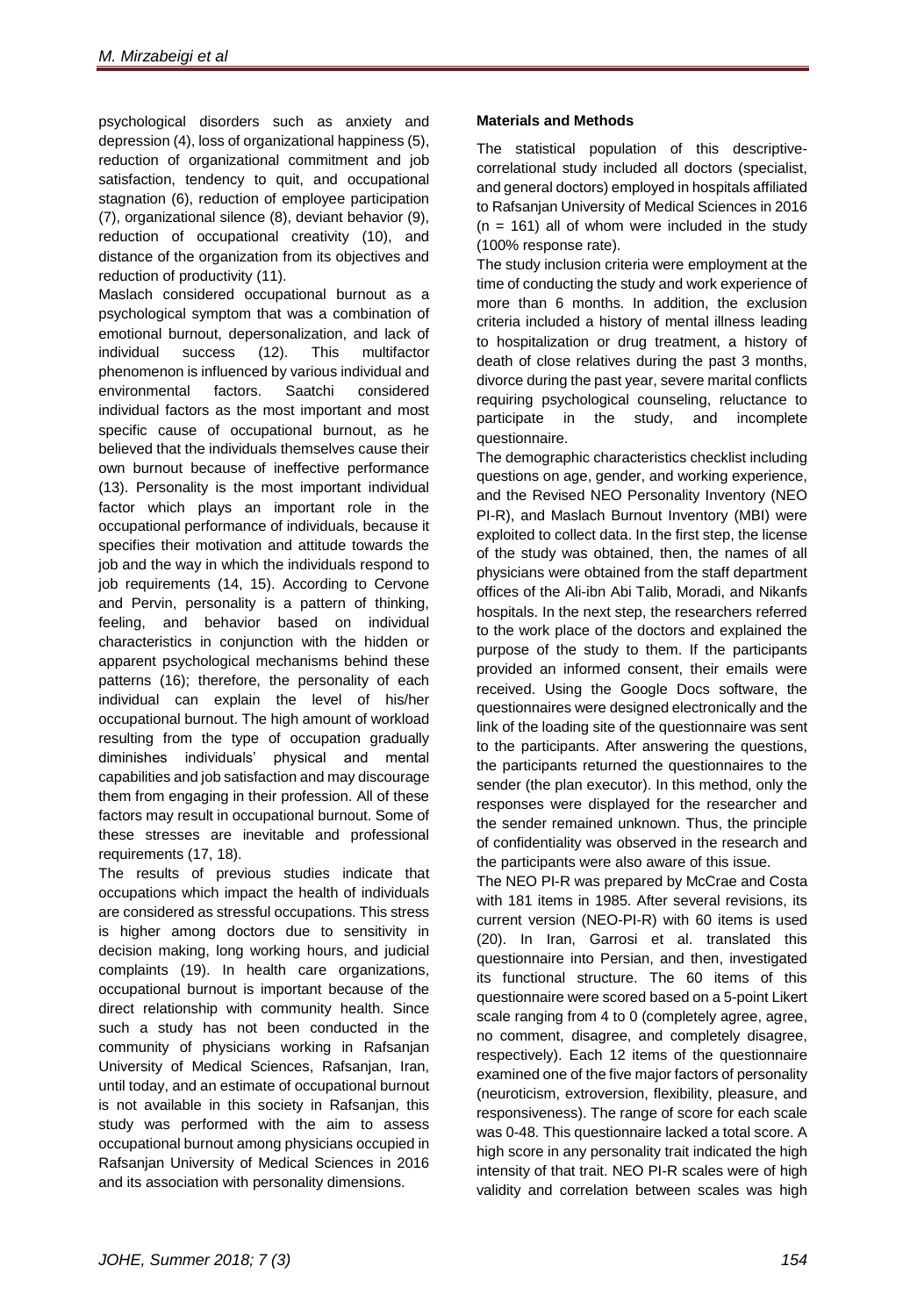(21). In a study by Mirzaie et al., the Cronbach's alpha coefficient of the factors of this questionnaire ranged from 0.680 to 0.881; moreover, the total Cronbach's alpha and the retest validity of the total score were 0.95 and 0.633, respectively (22). In the present study, Cronbach's alpha of the questionnaire dimensions and the whole questionnaire was obtained in the range of 0.660 to 0.875 and as 0.910, respectively.

The MBI consisted of 22 items with the 3 aspects of occupational burnout (emotional exhaustion, depersonalization, and feeling of personal accomplishment). The items were scored based on a 7-point Likert scale ranging from 0 to 6 with the options of never, rarely, on few instances, sometimes, frequently, often, and always, respectively. In the MBI, 9, 5, and 8 items are related to emotional exhaustion, depersonalization, and feeling of personal accomplishment (personal success), respectively. Regarding the emotional exhaustion subscale, a score of above 30, between 18 to 29, and less than 17 indicated, respectively, high, moderate, and low emotional exhaustion. In the subscale of depersonalization, a score of higher than 12, between 6 to 11, and less than 6 represented high, moderate, and low depersonalization, respectively. Regarding the subscale of individual performance, a score above 40, 34-39, and less than 33 illustrated high, moderate, and low individual performance, respectively. The high score of emotional exhaustion and depersonalization and the low score of individual success reflected occupational burnout. Maslach and Jackson have reported an internal reliability coefficient of 0.90, 0.79, and 0.71, respectively, for emotional exhaustion, depersonalization, and individual success (23). The scientific validity of this questionnaire was first confirmed by Filian in Iran and its reliability coefficient was reported to be 0.78 (24).

Finally, the data were analyzed using statistical tests in the SPSS software (version 17.0, SPSS Inc., Chicago, IL, USA). Skewness and elongation

of occupational burnout scores and the significance level of the Kolmogorov-Smirnov test of this variable were in the range of  $\pm$  2 and less than 0.050, respectively. However, according to the central limit theorem (CLT) and the high sample size (25, 26), the chi-square test, Pearson correlation, one-way analysis of variance (ANOVA), independent t-test, and multiple linear regression were used for data analysis. In addition, the significance level of the tests was considered to be 0.050.

## **Results**

Of the 161 physicians under study, 70 (43.5%) and 91 (56.5%) were men and women, respectively, and 105 (65.2%) individuals had a working experience of less than 15 years. Moreover, 41 (25.5%), 83 (51.6%), and 37 (23.0%) of the physicians were, respectively, under 35, 35-50, and over 50 years of age. Of these subjects, 60 individuals (94.90%) and the remaining 145 (90.06%) were general practitioners and specialists, respectively. Moreover, 16 (9.9%), 139 (86.3%), and 6 (35.7%) of the doctors had low, moderate, and severe occupational burnout, respectively.

The mean and standard deviation (SD) of the occupational burnout score was  $49.47 \pm 10.99$  with the highest mean related to emotional exhaustion  $(24.68 \pm 5.08)$ . The significance level of the homogeneity of variance (HOV) test was 0.803. The results of the independent t-test and one-way ANOVA showed that there was no significant difference between the mean scores of occupational burnout in terms of gender  $(P = 0.109)$ , service record  $(P = 0.277)$ , and age  $(P = 0.339)$ . Dimensions of occupational burnout were also examined. Mean score of emotional exhaustion was higher among women  $(P = 0.015)$  and the age group of 35-50 years (P =  $0.040$ ). The dimensions of occupational burnout were not significantly correlated with the service record  $(P > 0.050)$  (Table 1).

| Variable               |              | Job burnout       | <b>Depersonalization</b> | <b>Emotional</b><br>exhaustion | <b>Personal</b><br>accomplishment |
|------------------------|--------------|-------------------|--------------------------|--------------------------------|-----------------------------------|
| Gender                 | Men          | 47.94±10.93       | $7.59 \pm 3.93$          | $23.59 \pm 5.68$               | $16.77 \pm 7.88$                  |
|                        | Women        | $50.74 \pm 10.93$ | $7.14 \pm 2.98$          | $25.58 \pm 4.36$               | $18.02 \pm 9.58$                  |
|                        | **p          | 0.109             | 0.408                    | 0.015                          | 0.036                             |
| Work experience (year) | $≤ 15$       | $50.16 \pm 9.54$  | $7.55 \pm 3.35$          | $25.22 \pm 4.60$               | $17.39 + 8.55$                    |
|                        | > 15         | 48.18±13.28       | $6.95 \pm 3.59$          | 23.66±5.80                     | $17.57 + 9.45$                    |
|                        | ** <b>P</b>  | 0.277             | 0.289                    | 0.085                          | 0.902                             |
| Age (year)             | $<$ 35       | 49.29±10.13       | 7.85±3.26                | $24.02 \pm 5.48$               | $17.41 \pm 8.14$                  |
|                        | $35 - 50$    | $50.52 \pm 1063$  | $7.11 \pm 3.27$          |                                | $17.78 + 9.44$                    |
|                        | > 50         | 47.32±12.56       | $7.30 \pm 3.40$          | $23.27 \pm 6.21$               | 16.76±8.67                        |
|                        | *** <b>D</b> | 0.339             | 0.526                    | 0.040                          | 0.843                             |

**Table 1**: Mean and standard deviation of occupational burnout and its dimensions among physicians working in hospitals of Rafsanjan University of Medical Sciences, Rafsanjan, Iran, by some demographic characteristics in 2016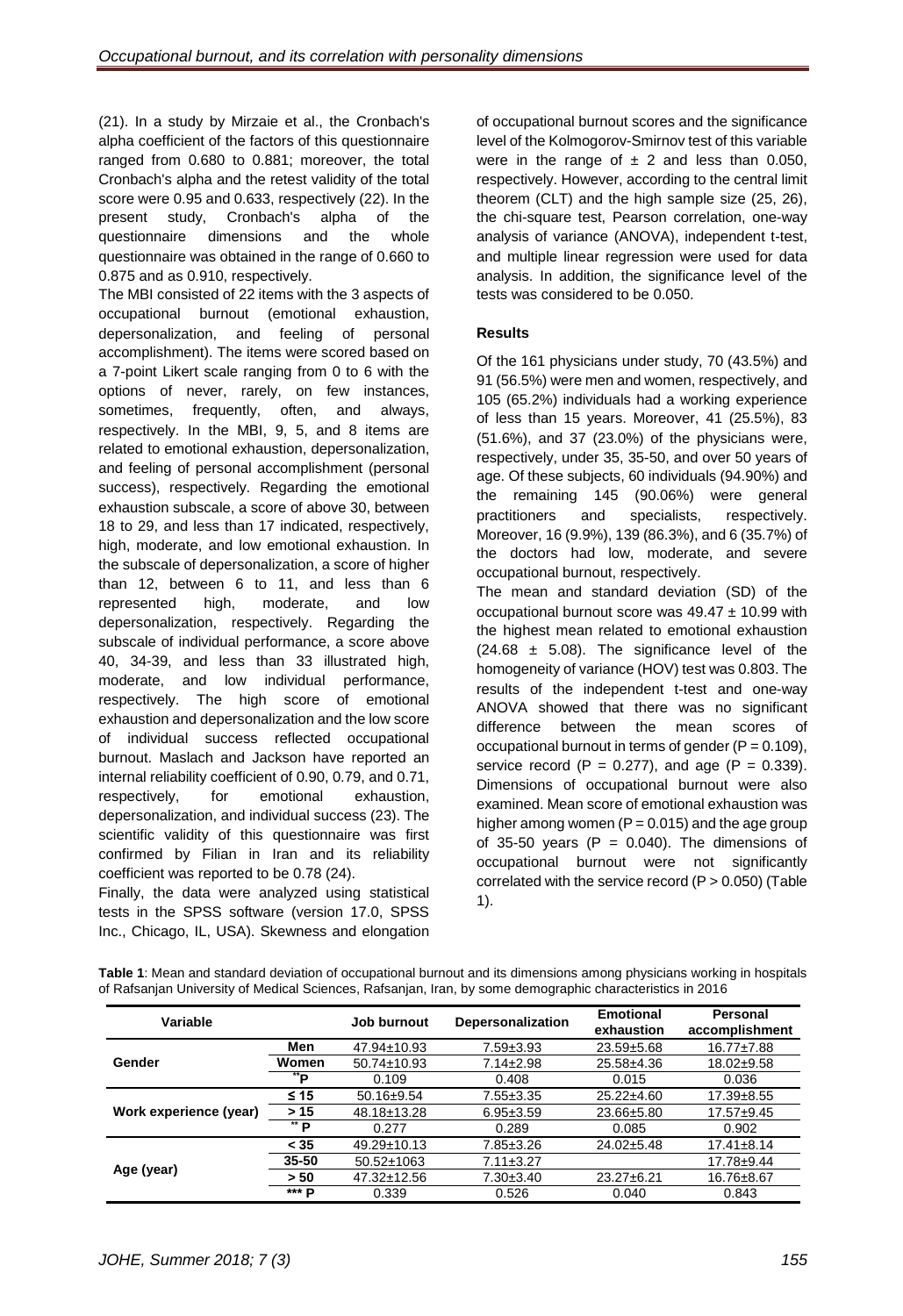The results of Pearson correlation test indicated that occupational burnout had a significant and inverse relationship with the personality dimensions of conscientiousness, extroversion, agreeableness,

and Openness to experience and a significant and direct relationship with the personality dimension of neuroticism  $(P < 0.001)$  (Table 2).

**Table 2**: Correlation coefficients of personality dimensions with occupational burnout and its dimensions among physicians working in hospitals of Rafsanjan University of Medical Sciences, Rafsanjan, Iran, in 2016

| <b>Personality</b><br>dimensions | Occupational burnout and its dimensions |                   |                                |                                        |  |  |
|----------------------------------|-----------------------------------------|-------------------|--------------------------------|----------------------------------------|--|--|
|                                  | <b>Occupational burnout</b>             | Depersonalization | <b>Emotional</b><br>exhaustion | Decrease in personal<br>accomplishment |  |  |
| <b>Conscientiousness</b>         | $r = -0.351$                            | $r = -0.256$      | $r = -0.287$                   | $r = -0.172$                           |  |  |
|                                  | P < 0.001                               | $P = 0.001$       | P < 0.001                      | $P = 0.029$                            |  |  |
| <b>Extraversion</b>              | $r = -0.464$                            | $r = -0.198$      | $r = -0.511$                   | $r = -0.205$                           |  |  |
|                                  | P < 0.001                               | P < 0.001         | P < 0.001                      | $P = 0.009$                            |  |  |
| <b>Agreeableness</b>             | $r = -0.459$                            | $r = -0.144$      | $r = -0.570$                   | $r = -0.186$                           |  |  |
|                                  | P < 0.001                               | $P = 0.068$       | P < 0.001                      | $P = 0.018$                            |  |  |
| <b>Openness to</b>               | $r = -0.324$                            | $r = -0.052$      | $r = -0.454$                   | $r = -0.122$                           |  |  |
| experience                       | P < 0.001                               | $P = 0.510$       | P < 0.001                      | $P = 0.125$                            |  |  |
| <b>Neuroticism</b>               | $r = -0.462$                            | $r = 0.053$       | $r = 0.667$                    | $r = 0.169$                            |  |  |
|                                  | P < 0.001                               | $P = 0.502$       | P < 0.001                      | $P = 0.032$                            |  |  |

Multiple linear regression was used to predict occupational burnout among doctors based on personality dimensions, age, gender, and work experience. The Durbin-Watson statistic was equal to 1.591 and the assumption of collinearity of the variables was rejected (VIF = 1.034-45.183, tolerance < 0.022). Figures 1 and 2 demonstrate the frequency distribution of error and the dispersion of the occupational burnout variable, respectively. The regression equation was significant given the CLT and the sample size  $(P < 0.001)$ . Moreover, 23.8% of occupational burnout was explained based on personality dimensions, age, gender, and work experience. Furthermore, the personality dimension of extroversion was able to predict occupational burnout among the physicians ( $P = 0.021$ ,  $t = -$ 2.337) (Table 3).

**Table 3**: Prediction of occupational burnout among physicians working in hospitals of Rafsanjan University of Medical Sciences, Rafsanjan, Iran, in 2016 based on dimensions of personality, age, gender, and work experience

| <b>Model</b> (Inter)             | Non-standardized coefficients |                       | <b>Standardized coefficients</b> |          | P       |
|----------------------------------|-------------------------------|-----------------------|----------------------------------|----------|---------|
|                                  | B                             | <b>Standard error</b> |                                  |          |         |
| Fixed                            | 57.20                         | 6.51                  |                                  | 8.79     | < 0.001 |
| <b>Conscientiousness</b>         | 3.70                          | 2.63                  | 0.494                            | 1.41     | 0.161   |
| <b>Extraversion</b>              | $-8.76$                       | 3.76                  | $-1.09$                          | $-2.33$  | 0.021   |
| <b>Openness to</b><br>experience | 1.34                          | 1.29                  | 0.169                            | 1.04     | 0.300   |
| Neuroticism                      | 0.29                          | 1.84                  | 0.041                            | 0.16     | 0.875   |
| Age                              | $-0.098$                      | 1.58                  | $-0.006$                         | $-0.062$ | 0.951   |
| <b>Sex</b>                       | 1.46                          | 1.57                  | 0.066                            | 0.93     | 0.352   |
| Work experience                  | 0.237                         | 2.32                  | 0.010                            | 0.102    | 0.919   |

### **Discussion**

Nearly 90% of physicians of Rafsanjan University of Medical Sciences who participated in the study had moderate and severe occupational burnout. This level of exhaustion among the community of doctors confirms the results of a number of national and international studies (27-29).

This issue is a danger to healthcare practitioners, so effective steps should be taken to reduce the burden by further reviewing and taking into account personal and environmental factors associated with the problem. The medical profession and its various branches, as one of the most stressful occupations, can affect the mental health of doctors, and in turn that of patients. Moreover, among the various specialties, there are specialties that face more work pressure, and are more exposed to unwell and elderly, chronic, and incurable patients as well as a state of urgency in their careers, which contribute to the creation of psychological tension, and consequently, have a determinant role in occupational burnout (30).

In the present study, the relationship between occupational burnout and personality disorder was significant, which is consistent with the results of research studies by Muharramzadeh et al. (31), Esfahani Savabi et al. (32), and Magnano (33). The four personality dimensions of extroversion, Openness to experience, agreeableness and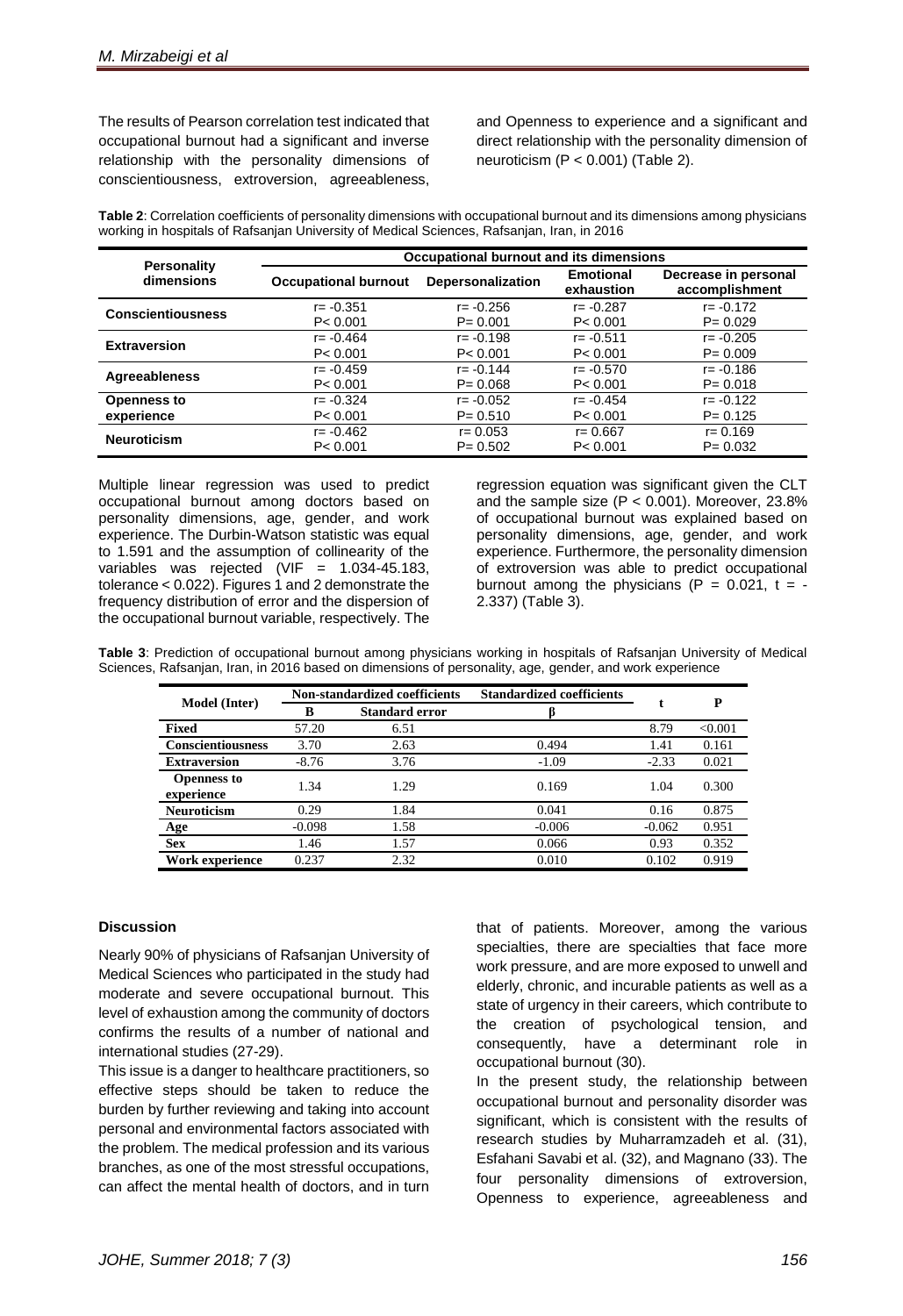conscientiousness, which have an inverse relationship with exhaustion, are open-ended personality dimensions that represent people with the characteristics of excitable, passionate, trustworthy, friendly, conscientious, self-reliant, and cautious in making decisions. These personality traits make people more tolerant of various occupational and environmental stresses, and thus, render a person more resistant to occupational burnout (34).

The relationship between personality depersonalization and the personality dimensions of conscientiousness and extroversion was significant and inverse. Conscientiousness indicates the credibility of the individual, and depersonalization is pessimistic tendencies and negative responses to those who are usually considered to be recipients of services offered by the individual (35). Depersonalization occurs when a person makes an arid response, and shows lack of interest in human relationships and overindulgence in the implementation of laws and regulations, or carries out work only through the implementation of administrative regulations, which is the same as the lack of human relationships which render the individual soulless (12). Conscientious and extroverted employees utilize the effort, perseverance, and positive motivation that have provided them with the conditions for their personality to be well-trusted, and thus, decline their levels of depersonalization, which is largely in accordance with the results of the researches of Sharma and Kashyap (36), Zimmerman et al. (37), and Azeem (38).

The relationship between emotional exhaustion and personality disorder was significant. This finding is consistent with the results of a number of researches (2, 39-42). Among all aspects of occupational burnout, emotional exhaustion is the most significant and most obvious exhaustion (43). Emotional exhaustion appears with symptoms such as chronic fatigue, sleep problems, and some physical symptoms in humans (44). Every time such people refer to occupational burnout, in fact, they are referring to their experience of emotional exhaustion. According to Maslach, the positive aspect of emotional exhaustion is equivalent to the term energy. It means that getting a higher score in emotional exhaustion is a sign of energy reduction (12). These people are more susceptible to stress and pressure (45); therefore, it is understandable that people with more emotional exhaustion feel higher levels of anxiety, hostility, depression, acceleration, and vulnerability, which represent neuroticism. The results of this study confirm this issue.

According to another finding of this study, there was a reduction in the individual success rate of physicians with neuroticism, which was consistent with the study of Swider and Ghorpade (37, 41). Individual success is a condition in which individuals have positive perceptions in their professional efforts and feel that they are progressing in their own jobs and that their work, career, and efforts have positive outcomes. The response of individuals with neuroticism to stressors is poor, so there is a high probability of them treating an ordinary situation as a threat and interpreting small failures as a great frustration. Therefore, they have no positive belief in professional progress and consider success to be unattainable (46).

In this study, given the fact that the subject had to comment on organizational factors, despite the assurance of anonymity in the questionnaires, some refused to respond to the questionnaire due to concerns about the consequences. Moreover, doctors who were aware of the probable outcome of the questionnaire, given their level of education, gave answers that led to their desired results. Common variance error was one of the other constraints. When prediction and criterion variables are derived from the same source, the relationship between the variables may be due to a self-report error. In this study, factors such as expertise, income, marital status, and occupational stress that could have had an impact on occupational depression were not investigated. In future studies, it is suggested that, in addition to personality factors, the abovementioned factors be considered as moderating variables. This research was carried out in Rafsanjan University of Medical Sciences; thus, it is recommended that other organizations be considered in order to increase the generalizability of the results and provide the possibility to compare the results of this study with other studies.

## **Conclusion**

Based on the findings of this study, 90% of physicians had some degree of occupational burnout associated with different personality dimensions. Since physicians play a significant role in promoting the health of the community, it seems necessary that trustee organizations, while investigating the factors affecting occupational burnout and trying to improve the status quo, exploit the personality assessment based on the five-factor model as part of the appointment and organization process.

## **Acknowledgement**

The researchers would like to thank all the doctors who, in spite of their work burden, broad-mindedly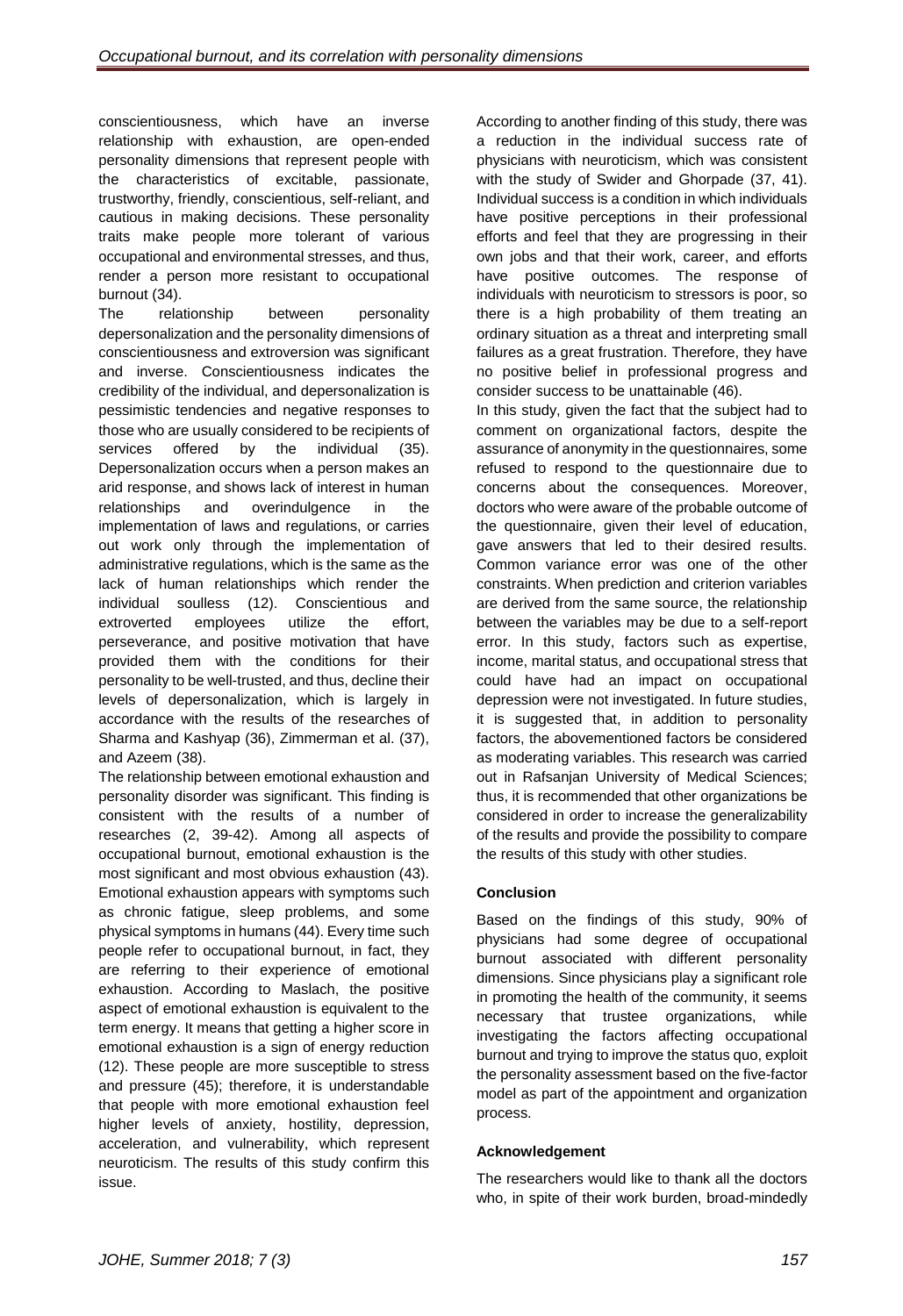collaborated with the executives of this study. In addition, the material and spiritual support of the research deputy of Rafsanjan University of Medical Sciences is appreciated.

### **Conflict of interest:** None declared.

#### **References**

- 1. Goudarzi M, Keshtidar M. The correlation between personal characteristics and burn-out among managers in faculties of physical and non physical education universities. Harkat 2002; 13(13):45-53**.**
- 2. Naseh M, Jalilvand J, Vahdani M. Relationship between personality dimensions and job burnout of nurses. Modern Care Journal 2012; 9(2):87-94**.**
- 3. Staten A, Lawson E. GP wellbeing: combatting burnout in general practice. 1st ed. [Boca Raton,](https://en.wikipedia.org/wiki/Boca_Raton)  [Florida,](https://en.wikipedia.org/wiki/Florida) United States: CRC Press; 2017.
- 4. Yavari M, Shamsaie F, Yazdanbakhsh K. Comparison psychiatrics nurses' burnout and general health with critical care (ICU) nurses. Quarterly Journal of Nersing Management 2014; 3(1):55-65**.**
- 5. Shabani Bahar Gh, Shokri M, Khodabandeh Loo V. Determining the relationship between organizational happiness and job burnout in the staff of sport and youth offices of Hamedan province. New Trends in Sport Management 2016; 4(14):95-105**.**
- 6. Beheshtifar M, Amiresmaili MR, Khosravi S, Mirzaei S, Oroomiei N. The relationship between career plateau and job burnout among employees of teaching hospitals affiliated to Kerman University of Medical Sciences, 2012. Journal of Health and Development 2016; 5(2):166-74**.**
- 7. Ghasemi Roshnavand J, Khoshbakhti J. The relationship of employees' participation, resistance to change and staff burnout in youth and sport administration of great khorasan. Applied Research of Sport Management 2014;3(1):73-84**.**
- 8. Sharifi A. Determine of relationship between organizational silence and jop burnout staffs of department of sport and youth Hamedan province. Contemporary Studies on Sport Management 2016; 6(11):51-61**.**
- 9. Khorasani H. The relationship between burnout and deviant behavior case study: Sport and Youth Organization of Northern Khorasan. Applied Reserarch of Sport Management 2016; 4(3):79-90**.**
- 10. Noroozi AR, Amirianzadeh M. The relationship between job motivation and creativity with the professional performance of Jahrom teachers. Journal of Educational Administration Research Quartery 2016; 7(28):31-50**.**
- 11. Rasoli Z. Survey relationship job stress and burnout with rat productivity in helicopter pilots. Annals of Military and Health Sciences Research 2012; 10(2):133-7**.**
- 12. Maslach C, Schaufeli WB, Leiter MP. Job burnout. Annu Rev Psychol 2001; (52):397-422**.**
- 13. Saatchi M. Productivity psychology. 2nd ed. Tehran: Virayesh; 2003**.**
- 14. Furnham A, Eracleous A, Chamorro-Premuzic T. Personality, motivation and job satisfaction: Hertzberg meets the Big Five. Journal of Managerial Psychology 2009; 24(7-8):765-79**.**
- 15. Azizi Y, Noordin Y, Abdul Talib B, Sharifuddin I, Norzana MN. The relationship between big five

personality with work motivation, competitiveness and job satisfaction. Psychology 2012; (44):7454-61.

- 16. Cervone D, Pervin LA. Personality, theory and research. 11th ed. [Hoboken, New Jersey,](https://en.wikipedia.org/wiki/Hoboken,_New_Jersey) United States: John Wiley & Sons, Inc; 2009**.**
- 17. Ghanei Gheshlagh R, Valiei S, Rezaei M, Rezaei K. The relationship between personality characteristics and nursing occupational stress. Iranian Journal of Psychiatric Nursing 2013; 1(3):27-34**.**
- 18. Nesayan A, Assadi Gandomani R, Bagheri H. Relationship between job stress and nurses' personality traits and spiritual experiences. Iranian Journal of Nursing Research 2017; 12(3):44-9**.**
- 19. Wong ML, Anderson J, Knorr T, Joseph JW, Sanchez LD. Grit, anxiety, and stress in emergency physicians. Am J Emerg Med 2018; 36(6):1036-9**.**
- 20. McCrae RR, Costa Jr PT. A contemplated revision of the NEO Five-Factor Inventory. Pers Individ Dif 2004; 36(3):587-96**.**
- 21. Garousi Farshi MT, Mehryar AH, Ghazi Tabatabaei SM. Application of the new NEO I-R test and analytic evaluation of it"s characteristics and factorial structure among iranian university students. Journal of Humanities 2001; 11(39):173-98**.**
- 22. Mirzae G, Mehrabi H, Ghahvehchi-Hosseini F, Fathi-Ashtiani A. Psychometric properties of the personality characteristics questionnaire among militaries. Journal of Military Medicine 2015; 17(1):17-23.
- 23. Maslach Ch, Jackson SE, Leiter MP. Maslach burnout inventory manual. 3rd ed. Palo Alto, California, United States: Consulting Psychologists Press; 1996**.**
- 24. Filian A. The study of burnout and its relationship with coping mechanisms nurses Tehran. [Msc thesis]. Tehran: Tarbiat Modares University; 1992**.**
- 25. Uchaikin VV, Zolotarev VM. Chance and Stability, stable distributions and their applications. 1<sup>st</sup> ed. Ulyanovsk, Russian Federation: Ulyanovsk State University; 1999**.**
- 26. Kwak SG, Kim JH. Central limit theorem: the cornerstone of modern statistics. Korean Anesthesiol 2017; 70(2):144-56**.**
- 27. Wurm W, Vogel K, Holl A, Ebner C, Bayer D, Mörkl S, et al. Depression-burnout overlap in physicians. PLoS One 2016; 11(3):e0149913**.**
- 28. Kalani SD, Azadfallah P, Oreyzi HR, Azizkhani R, Adibi P. Prevalence of burnout syndrome among the residents in Isfahan University of Medical Sciences, Isfahan, Iran. Journal of Isfahan Medical School 2017; 35(442):993-9.
- 29. Mahdizadeh M, Vafaei A, Taghipour A, Esmaeily H, Mahdizadeh SM. Occupational burnout and influence of work environment factors among family physicians in Khorasan Razavi. Occupationl Medicine Quartely Journal 2014; 5(4):42-51**.**
- 30. Atef L, Rooh-al-amin M, Noori A, Molavi H. A comparision of job burnout in general surgeons and internists in Isfahan. Knowledge & Research in Applied Psychology 2006; 8(29):129-51**.**
- 31. Moharamzadeh M, Vahdani M, Ghahremani J, Sayed Ameri MH. The relationship between employees' personality characteristics and job burnout in ministry of sport and youth. Journal of Sport Management 2015; 6(4):697-711**.**
- 32. Esfahani MS, Mirzaee M, Boroumandfar K, Abedi MR. Job burnout and its relation with personality traits among the midwives working in Isfahan, Iran. Iran J Nurs Midwifery Res 2012; 17(3):220-4.
- 33. Magnano P, Paolillo A, Barrano C. Relationships between personality and burn-out: an empirical study